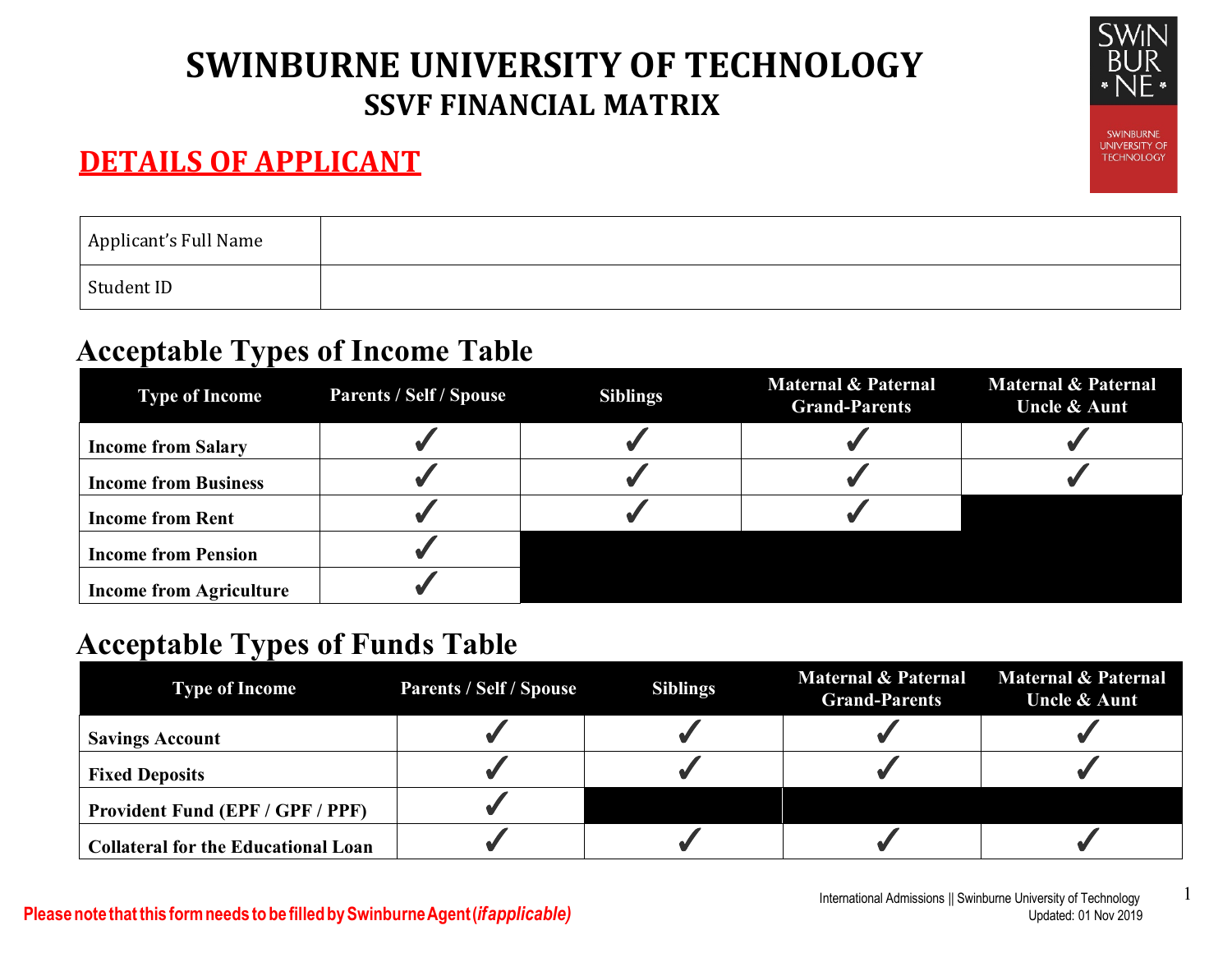#### **SOURCE OF INCOME**

| S No.          | <b>Name of Sponsor</b> | <b>Relation to</b><br>Applicant | <b>Country of</b><br>Residence | <b>Source of Income</b> | <b>Annual Income in</b><br><b>Local Currency</b><br>(As per ITR) | Annual<br>Income in<br><b>AUD</b> |
|----------------|------------------------|---------------------------------|--------------------------------|-------------------------|------------------------------------------------------------------|-----------------------------------|
| $\mathbf{1}$   |                        |                                 |                                |                         |                                                                  |                                   |
| 2              |                        |                                 |                                |                         |                                                                  |                                   |
| 3              |                        |                                 |                                |                         |                                                                  |                                   |
| $\overline{4}$ |                        |                                 |                                |                         |                                                                  |                                   |

**Agency Stamp (***If applicable***):**

**Pleasenote thatthis formneeds tobe filledbySwinburneAgent(***ifapplicable)*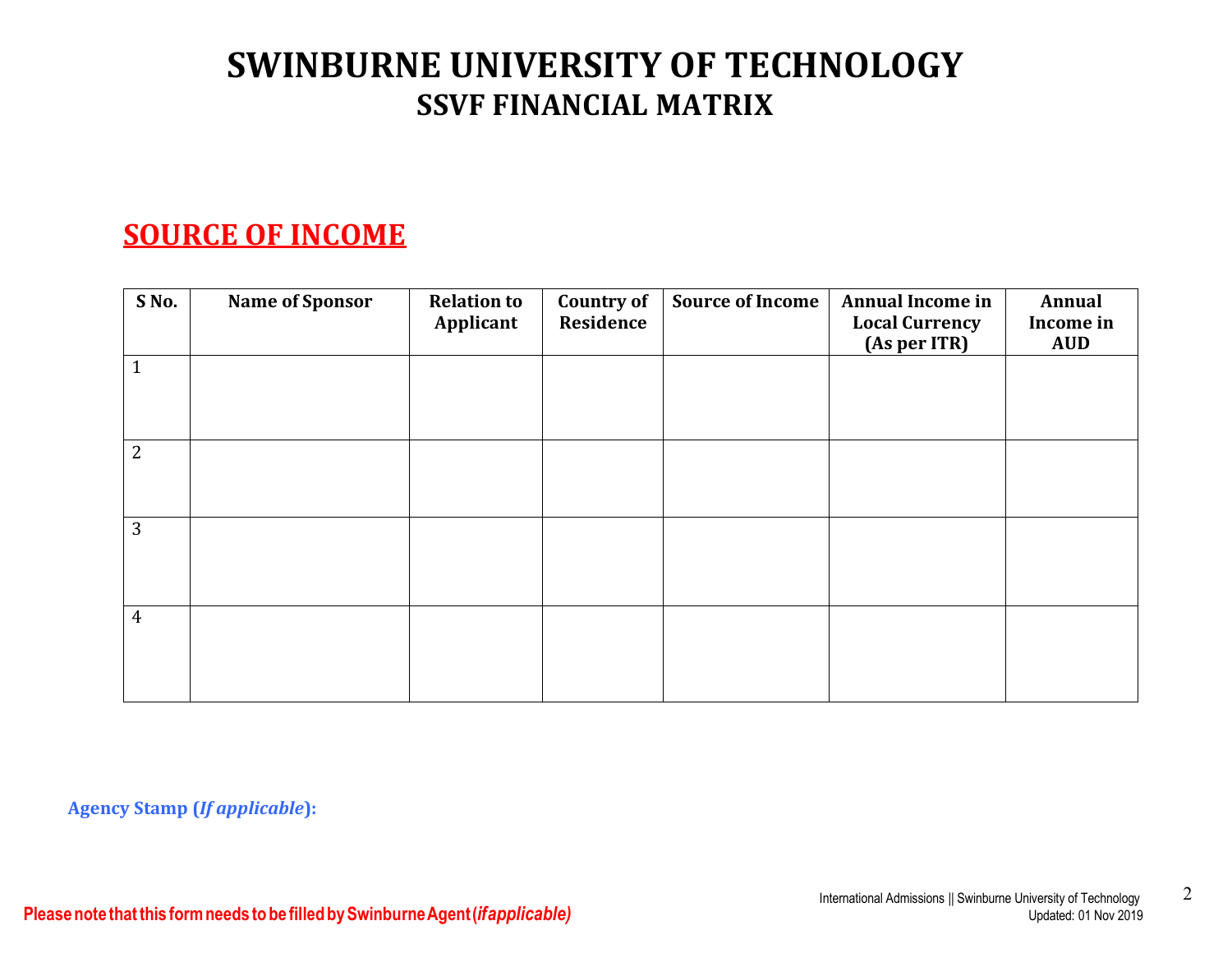### **DECLARATION OF FUNDS**

| S No.          | <b>Name of Sponsor</b> | <b>Relation to</b><br>Applicant | <b>Type of Funds</b> | <b>Amount in Local</b><br><b>Currency</b><br>(Withdrawable) | <b>Bank Name and Details</b> | <b>Documents</b><br><b>Verified</b> |
|----------------|------------------------|---------------------------------|----------------------|-------------------------------------------------------------|------------------------------|-------------------------------------|
| $\mathbf{1}$   |                        |                                 |                      |                                                             |                              |                                     |
| $\mathbf{2}$   |                        |                                 |                      |                                                             |                              |                                     |
| 3              |                        |                                 |                      |                                                             |                              |                                     |
| $\overline{4}$ |                        |                                 |                      |                                                             |                              |                                     |
| $\sqrt{5}$     |                        |                                 |                      |                                                             |                              |                                     |
| $6\,$          |                        |                                 |                      |                                                             |                              |                                     |
| $\overline{7}$ |                        |                                 |                      |                                                             |                              |                                     |
|                |                        |                                 | <b>Total Funds</b>   |                                                             |                              |                                     |

**Agency Stamp (***If applicable***):**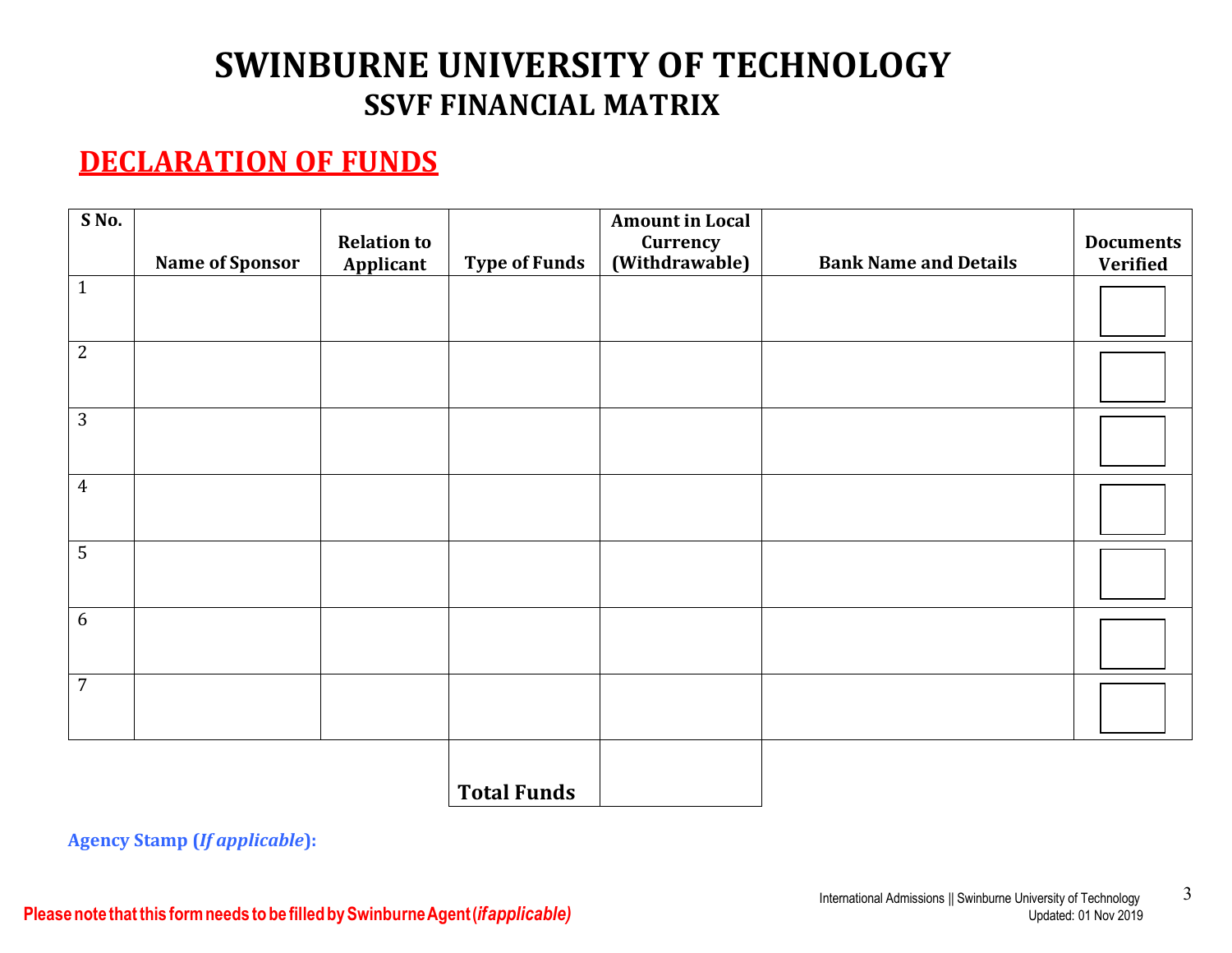### **DETAILS OF BANK LOAN**

| Type of Loan -                           | Education                | Mortgage                 | Personal |
|------------------------------------------|--------------------------|--------------------------|----------|
| Name of Financial Institution            |                          |                          |          |
| <b>Branch</b>                            |                          |                          |          |
| Date of Sanction:                        |                          |                          |          |
| Name of Account Holder                   |                          |                          |          |
| Loan Account Number                      |                          |                          |          |
| <b>Loan Amount Sanctioned</b>            | <b>In Local Currency</b> | <b>Equivalent in AUD</b> |          |
| Loan Amount Available after Disbursement |                          |                          |          |

**Documents Verified:** 



**Agency Stamp (***If applicable***):**